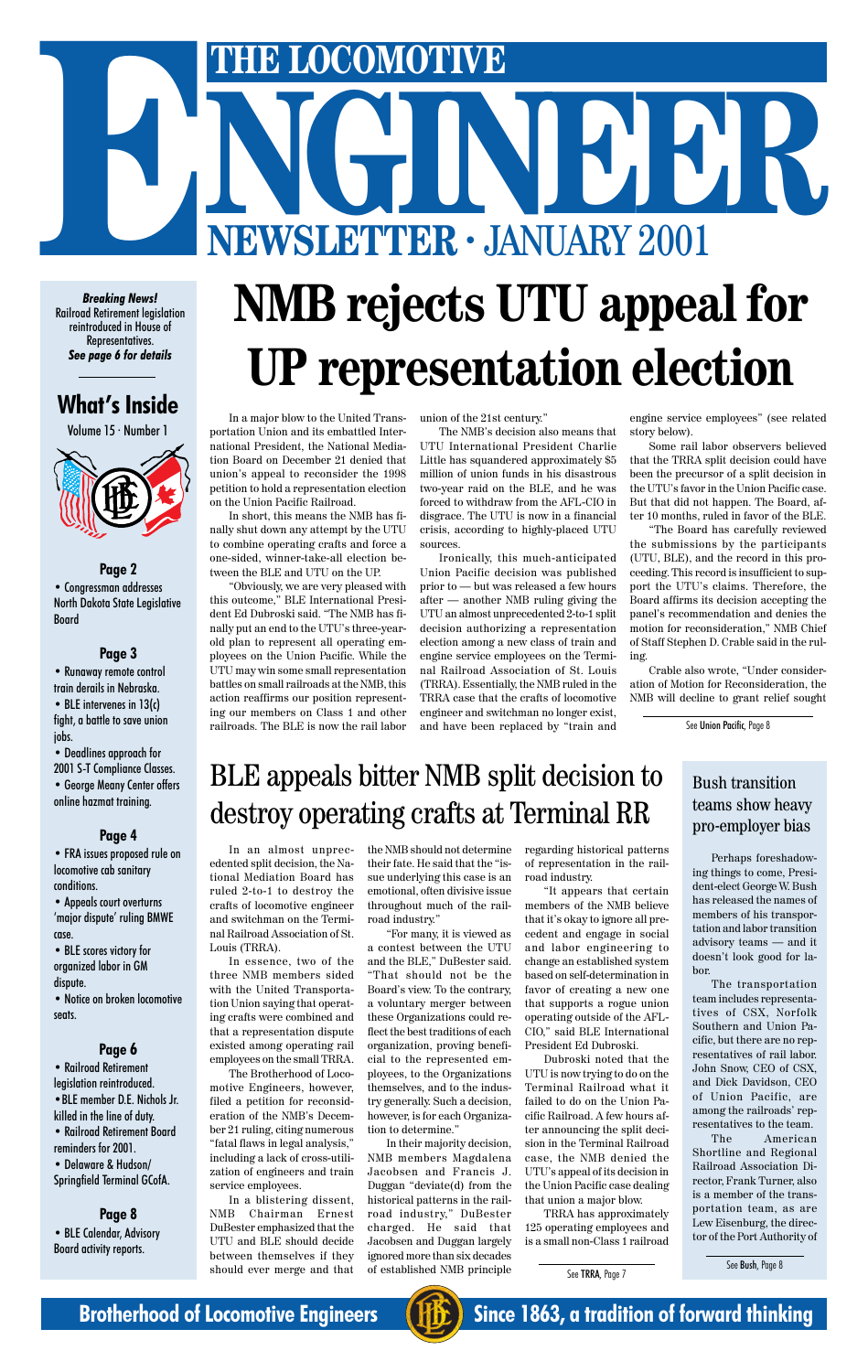# **LEGISLATIVE UPDATE**

Members of the North Dakota State Legislative Board met in Bismarck, N.D., for their biennial meeting. Seated, from left: Ron Huff, 1st Vice Chairman, BLE Division 746 (Mandan, N.D.); North Dakota Congressman Earl Pomeroy; and Mike Muscha, Chairman of the North Dakota State Legislative Board and Member of BLE Division 671 (Enderlin, N.D.). Standing, from left: Mark Boushee, 2nd Vice Chairman, and member of BLE Division 95 (Grand Forks, N.D.); Dean Altringer, Secretary-Treasurer, member of BLE Division 160 (Harvey, N.D.); and Cheri Bonebrake, BLE Division 695 (Minot, N.D.).

Congressman Pomeroy attended the meeting and delivered a keynote address. At the meeting, the Board voted to change the meeting from biennial to every four years. The banquet was open to all North Dakota BLE members and their spouses, and special guests included: BLE Vice-President & U.S. National Legislative Representative Leroy Jones; Montata State Legislative Board Chairman Craig Gilchrist; Attorney General/Gubernatorial candidate Heidi Heitkamp; Agriculture Commissioner Roger Johnson; Candidate for Tax Commissioner Steve Tomac; Public Service Commissioner candidate Vern Thompson (also a North Dakota State Senator); and State AFL-CIO President Dave Keminitz.

#### Congressman addresses North Dakota State Legislative Board

Do you have a question about federal laws, Federal Railroad Administration rules that impact your job, or about pending legislation governing our industry? Send it to:

#### **D.C. Feedback, Brotherhood of Locomotive Engineers 10 G. Street N.E., Suite 480 Washington, DC 20002**

Or you can fax your questions to (202) 347-5237; or via e-mail to: bledc@aol.com.

If the BLE's National Legislative Office does not have the answer on hand (such as a federal interpretation), they'll get back to you as soon as possible. Select questions and answers will be published regularly in the pages of the *Locomotive Engineer Newsletter*.

This month's installment deals with prescription drug use.

#### **Dear DC Feedback:**

**What are the requirements for reporting the use of prescription drugs and over-the-counter medications?**

In meetings held with FRA, the issue of medications commonly purchased over-the-counter and used in the treatment of colds and flu were discussed. It was stated, and for reasons of safety, that a policy that would not permit employees to lay-off when called if they reported they were unsafe to work because of alcohol or prescription drug use would be looked on unfavorably. Likewise, there is concern with the impact on safety that employees may have when they are not medicated when sick. It is important for railroad employees subject to part 219 that they confer with their physician on prescriptions and over-the-counter use of medications.

In regard to prescription drug use §49 CFR Part 219.103, provides:

"(a) This subpart does not prohibit the use of a controlled substance (on Schedule II through V of the controlled substance list) prescribed or authorized by a medical practitioner, or possession incident to such use, **if-**

(1) The treating medical practitioner or a physician designated by the railroad has made a good faith judgment, with notice of the employee's assigned duties and on the basis of the available medical history, that use of the substance by the employee at the prescribed or authorized dosage level is consistent with the safe performance of the employee's duties; (2) The substance is used at the dosage prescribed or authorized; and (3) In the event the employee is being treated by more than one medical practitioner, at least one treating medical practitioner has been informed of all medications authorized or prescribed and has determined that use of the medications is consistent with the safe performance of the employee's duties (and the employee has observed any restrictions imposed with respect to use of the medications in combination).

(b) This subpart does not restrict any discretion available to the railroad to require that employees notify the railroad of therapeutic drug use or obtain prior approval for such use.

Additionally, a Notice of Safety Advisory-98-3, titled, "Recommended practices for the safe use of prescription and over-the-counter drugs by safety-sensitive railroad employees" states:

"FRA issues this advisory in support of DOT's efforts to ensure that transportation employees safely use prescription and over-the-counter (OTC) drugs. Safe rail operations depend upon alert and fully functional professionals who have not been adversely affected by drug use, whether medically appropriate ("legal") or not. FRA has always prohibited illicit drug use and unauthorized use of controlled substances by safety-sensitive employees, but is equally concerned about the potentially adverse side effects from other prescription drugs and OTC products. Because DOT and FRA testing (including FRA's post-accident program) targets only alcohol and controlled substances, FRA does not have a clear picture of the extent to which the performance of safety-sensitive employees is adversely affected by legal drug use.

"Accordingly, although not specifically addressed in its alcohol and drug testing regulations (49 CFR part 219), FRA strongly recommends that rail employers and safety-sensitive employees follow § 219.103 guidelines when considering the use of all prescription and OTC drugs. Simply stated, in the interest of safety, FRA strongly recommends that either a treating medical professional or a railroad-designated physician make a fitness-for-work determination concerning all prescription and OTC drug use prior to permitting an employee to return to work in safety sensitive service. This determination should also be made whenever an employee currently performing safety-sensitive functions is concerned about possible effects on his or her job performance from the use of prescription or OTC drugs.

"Section 219.103(b) authorizes railroads to establish reporting and approval procedures for all prescription and OTC drugs which may have detrimental effects on safety. Additionally, FRA recommends that railroads educate their employees on these reporting and approval procedures and, most importantly, on how to use prescription and OTC medications safely.

"FRA will take all appropriate action to continue reducing the negative impact from inappropriate use of all prescription and OTC medications. Moreover, FRA strongly encourages the rail industry to voluntarily develop programs on safe prescription and OTC drug use before such programs are mandated or directed through legislation.

"Issued in Washington, D.C., by George Gavalla, Acting Associate Administrator or Safety."

Many OTC drugs contain alcohol in percentages greater than found in alcoholic beverages. This, in combination with other chemicals, can cause drowsiness or other effects that make them unacceptable for persons in safety sensitive positions. A balance must be struck between taking *approved* medications and/or going to work in a condition that threatens your health and the health and safety of your fellow workers. At all times comply with the provisions of part 219. •



# **DC Feedback: Prescription drug use**

Employees should confer with physician, comply with provisions of 219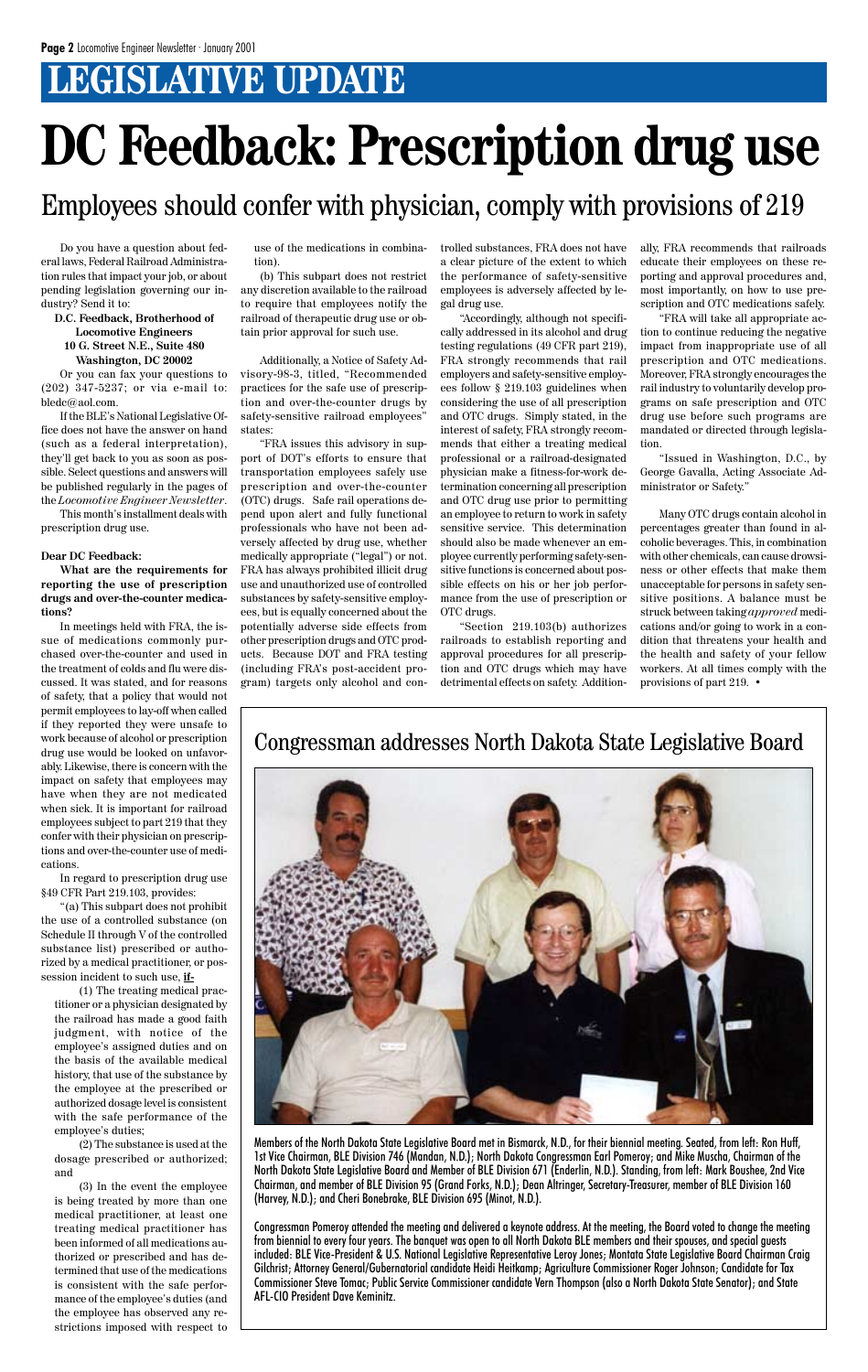The U.S. District Court for the District of Columbia has granted motions by the BLE, the Firemen and Oilers, IAM, IBEW, TCU and UTU to intervene in the attempt by Herzog Transit Services to bid on the operation of Bay Transit Authority's commuter rail services in the San Francisco area.

Herzog Transit Services wanted to be one of the bidders for the maintenance and running of the trains and, aware of the Department of Labor's (DOL) interpretation of regulations in the Massachusetts Bay Transit Authority (MBTA) case from earlier in 2000, filed a lawsuit challenging the application of these regulations.

In the MBTA case, the U.S. Department of Labor and the Federal Transit Administration warned MBTA contractor Bay State Transit Service that it was not complying with a 1964 labor regulation known as "13 (c)," designed to protect workers' seniority, contracts and wages. The contractor disagreed and tried to litigate the issue, but the federal agencies threatened to cut off about \$200 million in funds immediately if the MBTA did not honor its 13(c) obligations. Amtrak's contracts to operate MBTA service have been renewed.

On December 15, the BLE and the other unions were granted the right to intervene on the DOL's behalf in its defense against Herzog. The court also denied Herzog's motion for a preliminary injunction for failure to establish any present threat of irreparable harm.

The BLE and the other five unions are seeking to protect the jobs of their members. They are concerned about the abrogation of contracts and pay scales, as well as layoffs, if the contract is granted to Herzog or another nonunion company. BLE President Edward Dubroski blasted Herzog's antiunion tactics. "Apparently, Herzog was encouraged when Senator Phil Gramm and other radicals improperly attempted to interfere in our struggle with MBTA," Dubroski said. "With the Republican sweep of the national elections, we can expect even more attempts to eliminate 13(c), which we will resist with every tool at our disposal."

## BLE intervenes in  $13(c)$  fight, a battle to save union jobs

# **Runaway remote control unit derails on UP mainline**

The derailment of a runaway remote control locomotive on the Union Pacific mainline outside of Blair, Neb., on December 19 underscored the concern of the BLE and others about the unregulated use of such technology.

The derailment occurred on a section of track owned by Union Pacific, but leased by Cargill. A switch engine and six cars carrying high fructose corn syrup caused over \$400,000 in damages when it derailed approximately 2,000 feet from the Cameron ditch, which empties into the Missouri River.

The most alarming aspect of this incident is the fact that the runaway remote control engine derailed at a control point on the Union Pacific mainline. A runaway locomotive — in this case attached to over 30 cars and with no one at the controls on a mainline track — could have resulted in a much worse accident, or possibly death.

The remote operations were being handled by remote control manufacturer Canac, which was contracted by Cargill for rail services at its Blair plant. Canac testified as to the safety

In addition, all members who plan to attend these training sessions must register with Dr. Elaine Reese of the BLE International Division at (216) 241- 2630, extension 243, or via the internet at: <reese@ble.org>.

of its remote operations at a recent conference about such operations held by the FRA.

A Union Pacific spokesman said the railroad's investigators have determined that "human failure" caused the derailment of the remotely controlled unit. Cargill and Canac are continuing their investigations.

The FRA has conducted a prelimi-

nary investigation of the accident and a complete report is required to be filed under the provisions of the FRA's accidents/incidents reporting. This accident demonstrates the need for FRA regulations before another remote control locomotive goes into operation. Accidents, such as this one, could have a disastrous impact on train crews, residents in the area and the surrounding environment.

"Railroad operations do not always handle materials as innocuous as high fructose corn syrup. A similar accident involving hazardous materials could spell disaster for railroad workers, residents and workers in the area, and the environment in which we live," said BLE International President Edward Dubroski.

"This demonstrates the need for FRA to enact regulations governing remote control operations, and we will continue to monitor the investigation of this accident as part of our effort to ensure that this technology is made safe before it becomes more widely used." •

The George Meany Center for Labor Studies is providing a web-based hazmat training course for 2001.

The course offers flexibility for busy schedules and meets awareness level hazardous materials training requirements established by the U.S. Department of Transportation and the Occupational Safety and Health Administration.

To achieve the maximum participatory benefits of the live course (such as bulletin board activities, live chats, etc…), the Meany Center is recruiting groups of approximately 30 rail workers from all crafts to participate in scheduled online group sessions. The first group session, or "cohort," is scheduled to begin February 1, 2001, and new cohorts will begin on the first of each month thereafter.

Participants will be urged to complete the course within a 6-8 week time period; individual sessions are designed to

be approximately 8-hours in length. There is no cost to participants associated with this training.

The online course schedule for 2001 is as follows:

**February 1 March 1 April 1 May 1 June 1 July 1 August 1**

If you are interested in participating in the online training, register online at:

<http://www.georgemeany.org/hazmat.html>.

You will receive a letter or an e-mail confirming your participation as well as an online learning guide for the course. •

### George Meany Center offers online hazmat training courses

### Dramatizes need for federal regulation of new technology

Several deadlines are quickly approaching for Secretary-Treasurers who plan to attend the BLE's Compliance Classes in 2001.

For members planning to attend the March 8-10 class in Atlanta, the deadline for hotel registration is February 8. For those planning to attend the March 22-24 class in Newark, the hotel registration deadline is March 1.

The March 8-10 class will take

place at the Doubletree Club Hotel, Atlanta Hartsfield Airport. The phone

number for hotel reservations is (404) 763-1600.

The March 22-24 class will take place at the Ramada Inn-Newark. The number for hotel reservations is: (973) 824-4000.

During the two-and-a-half day session, members will learn proper record keeping techniques, computer applications, methods for filing various Department of Labor reports, Railroad Retirement forms, as well as Federal tax returns.

Members are asked to bring their own calculator to the classes. To secure additional copies of IRS forms which can be downloaded from the IRS

copy of Adobe Acrobat is available for printing and viewing the forms.

On a related note, Dr. Reese reports that the Department of Labor has introduced a new LM Report to begin preparing for online filing. The information required is the same but the format in which it is required is different.

website, www.irs.gov. To find the forms, go to "forms and publications." A free ery (green) line. • as not filed, so make sure to fill out ev-

One major change requires is that fact that the new forms are machine readable; therefore, every green line must be filled out even if you do not have an entry.

Write zero ("0") in the right column of the lines which you do not have an entry. If any items (green lines) are left blank you may receive the report back

Deadlines approach for 2001 S-T Compliance Class

**"A similar accident involving hazardous materials could spell disaster for railroad workers, residents and the environment."**

— BLE President Ed Dubroski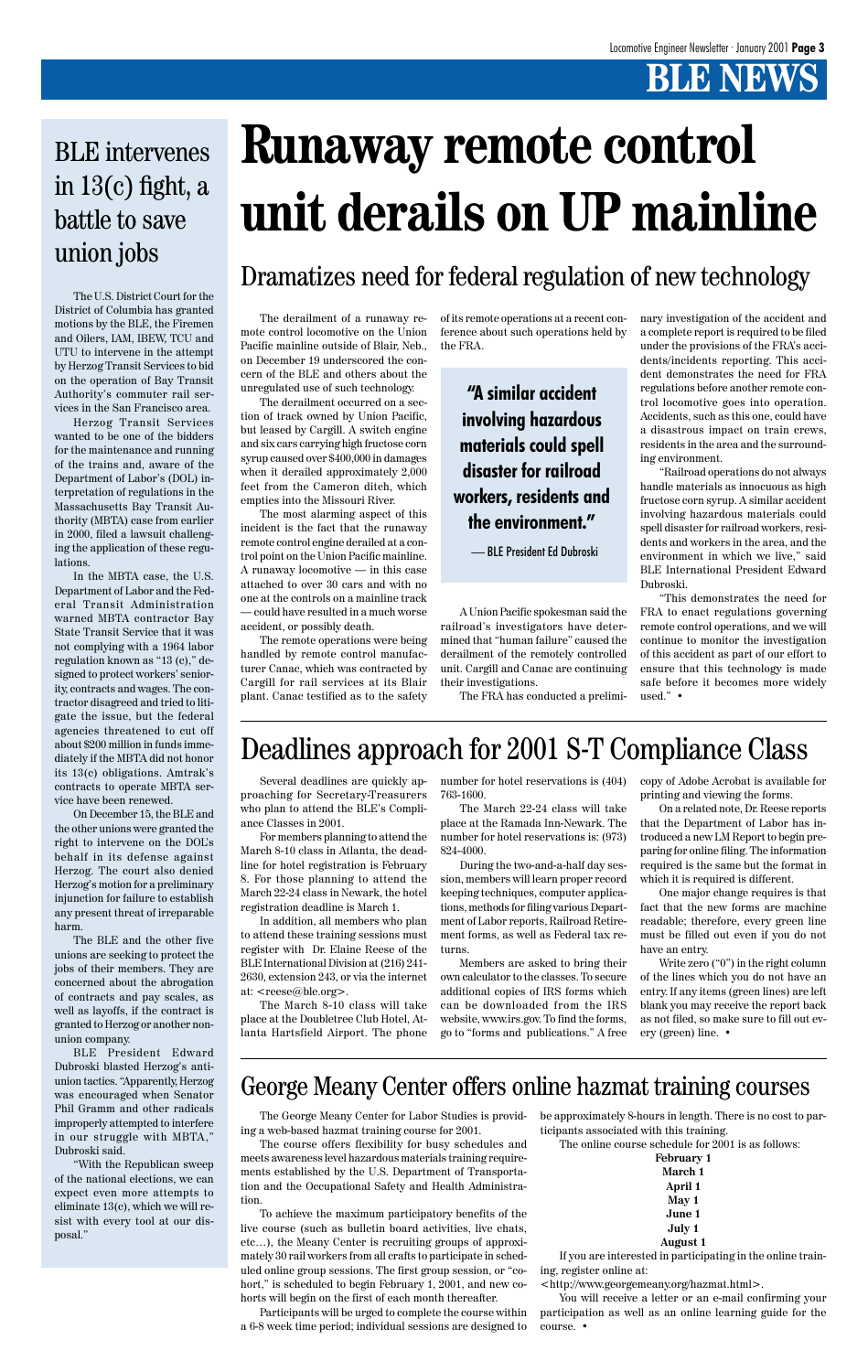Notice of Proposed Rulemaking (NPRM) on January 2, proposing sanitation standards for toilet and washing facilities in locomotive cabs.

The proposal provides exceptions for certain existing equipment and operations, and establishes servicing requirements.

The NPRM is the product of the Rail Safety Advisory Committee (RSAC) on Locomotive Cab Working Conditions. It has received the consensus of the working group, been approved by the Full RSAC, and cleared the internal government process.

The Federal Railroad Administration issued a that will be grandfathered and phased out over the next several years.

The regulation applies to lead locomotives and any occupied locomotive in a trailing position, except:

• Switching locomotives; transfer train service; commuter service; Class III railroads where access is provided en route; tourist, scenic, historic, or excursion operations; and a limited number of toilets

• In those switching, transfer, and commuter operations where no toilet facility is on the occupied locomotive, there is a requirement on the railroad to provide ready access to a toilet facility when requested by the employee.

For the purposes of this rule, a locomotive's toilet facility is determined to be compliant or non-compliant at the time of the daily inspection. If it does not comply, it is prohibited from use as a lead or occupied locomotive until repaired or made sanitary.

Specific conditions are to be met at the daily inspection, including:

• Adequate ventilation; supply of toilet paper; a washing system; trash receptacle; door closure and modesty lock; potable water; maintenance of the toilet system, and a requirement for the sanitation compartment to be sanitary.

• Sanitation compartments shall be sanitary on each occupied locomotive used in switching service, transfer train service, or in a trailing position when the locomotive is occupied.

There are provisions to address circumstances of defective ventilation systems, defective toilets where parts are unavailable, and toilets determined to be non-compliant, where determination is made at a remote location and meet a specific set of restrictive conditions.

The FRA will be accepting comments until March 5, 2001, which it will consider before issuing a final rule.

The full text of the proposed rule can be found on the BLE website at:

<http://www.ble.org/pr/news/sanitationnprm.pdf>. •

# **FRA issues much-needed proposed rule on locomotive cab sanitation standards**

A BLE locomotive engineer was severely injured when his locomotive seat broke from its pedestal. He is now bringing suit against his railroad company as well as the manufacturer of the seat.

The engineer's attorney, a BLE designated legal counsel, is seeking input from engineers who have had first-hand incidents with broken seats, or those who have heard of other engineers who have experienced incidents with broken seats. It is not important whether or not an injury occurred.

Anyone wishing to help this BLE Brother should contact his attorney at: (800) 624- 4571.

A three-judge panel from the Tenth Circuit Court of Appeals has reversed a ruling by a Colorado District Court judge that the Union Pacific's plans to close its track panel plant in Laramie, Wyo., constituted a "major dispute" under the Railway Labor Act (RLA).

As reported by the BLE last February 24th, the original court action was taken after the Brotherhood of Maintenance of Way Employes (BMWE) struck Union Pacific (UP), because of the carrier's announced

plans to outsource construction of track panels and shutter the plant, where the work was being performed by BMWE members.

In ending the strike, the Colorado

court also enjoined UP from moving ahead with its plans to close the plant, finding that such action would violate the RLA.

Under the RLA, labor disputes fall into one of two categories. Disputes over the creation of new contractual

rights are termed "major disputes," and must be handled under specific provisions of the law, beginning with the serving of a Section 6 notice, and followed by negotiation and possible mediation, voluntary binding arbitration.

If these steps do not provide a resolution, the act also allows the President to appoint an emergency board to study the dispute and issue recommendations for settling it. For decades, Con-

gress has seized on these recommendations and imposed legislated settlements, in order to avoid lengthy rail strikes.

During the period that major disputes are being handled, the parties must maintain the status quo, and are legally forbidden from implementing any proposed changes. Because, in the District Court's view, UP's actions were prohibited by its collective bargaining agreement with the BMWE, the dispute was found to be major and UP was enjoined from moving forward.

So-called "minor disputes" under the RLA grow out of grievances or out of the interpretation or application of collective bargaining agreements, and are subject to conference and, ultimately, compulsory arbitration.

In reversing the District Court, the 10th Circuit found that "what the Union is really seeking is enforcement of the existing collective bargaining agreement" and that "any attempt to resolve the dispute will inevitably involve interpretation of that agreement."

Commenting on this development, BLE General Counsel Harold A. Ross said, "This decision underscores how it has become nearly impossible to persuade a federal court that a carrier's action — no matter how outrageous or unfounded — constitutes a major dispute, and how the odds are overwhelmingly against rail unions when they try to enforce their members' rights."

The BMWE has asked the full Tenth Circuit court to review the panel's decision. •

### **Appeals court reverses 'major dispute' ruling in BMWE case**

# **Notice!** Broken engine seat?

#### Engineer needs your help

### BLE scores victory for organized labor in GM dispute

The oldest labor union in North America scored a major victory over one of the biggest corporations in the world in early January.

Bowing to pressure from the Brotherhood of Locomotive Engineers and civic leaders, General Motors Corp. announced on January 2 it had abandoned plans to build a \$45 million nonunion rail yard in Milan Township, Mich.

The joint-venture with Ann Arbor Acquisition Corp. could have spelled doom for the Grand Trunk Western Railroad and could have taken away business from other railroads operating in the Midwest. GM intended to use the yard — and a nonunion workforce — to sort and ship new automobiles.

Several Milan Township Trustees ran on an "anti-development" platform in the November elections, promising citizens they would fight the \$45 million project. They placed a great deal of pressure on GM to halt the project.

However, their efforts alone were not enough to stop such a huge corporation. It took the assistance of the Brotherhood of Locomotive Engineers to stop the spread of nonunion labor.

The BLE initiated a letter writing campaign, arguing that union-made cars should not be transported by nonunion workers and encouraging members of Congress to oppose the project.

In addition, the BLE wrote letters to the United Auto Workers asking them to put pressure on GM to end the project.

BLE General Chairman John Karakian spearheaded the letter writing campaign for the BLE. "This is a major victory for rail labor," he said.



Ann Arbor Acquisition purchased the Ann Arbor Railroad out of bankruptcy in the late 1980s.

GM and Ann Arbor Acquisition sought to rezone 1,000 acres of farmland in Milan Township for the proposed rail yard, but voters rejected their proposal. •

Jolene M. Molitoris resigned last month as Administrator of the Federal Railroad Administration, effective Dec. 31, 2000.

Molitoris was the first woman to lead the FRA in its 34 year history.

She has accepted the position of President and CEO of GeoFocus Inc., a provider of safety enhancing Geographic Information System (GIS) and

Global Positioning Satellite (GPS) wireless technology solutions to the transportation industry.

Molitoris championed rail safety in the U.S. and around the world, establishing zero tolerance for any safety hazard as the industry standard, creating safety partnerships with rail labor and management and achieving historic increases in all safety categories as a result.

FRA-led partnerships with rail labor, management and others helped reduce train accident fatalities by 87 percent, rail employee casualties by 34 percent, and highway-rail crossing fatalities by 35 percent.

These record lows were achieved while rail freight and passenger traffic were at all time highs. •

#### Jolene Molitoris leaves top post at Federal Railroad Administration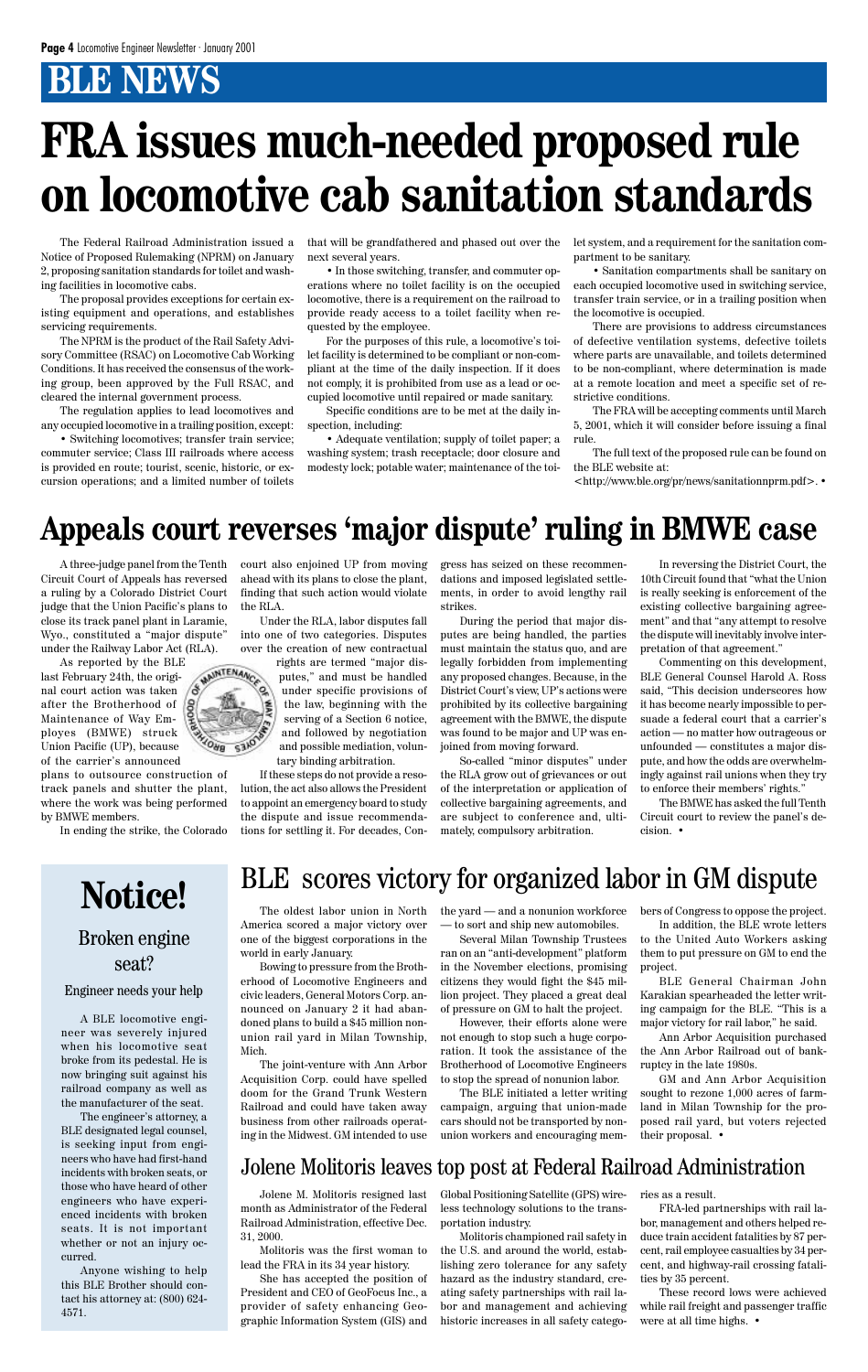# **INDUSTRY NEWS BRIEFS**

OMAHA, Neb. — Prompted by signs of an economic slowdown, Union Pacific Corporation announced on December 27 that it will eliminate approximately 2,000 jobs and cut its planned capital spending program for 2001.

About half of the 2,000 job cuts will come from normal attrition and the rest from an early retirement program and firings, the railroad said. The reductions will include union and non-union employees from every part of the railroad's 23 state system.

Details of the jobs reduction program will be finalized by mid-January. Employees will have an opportunity to consider how the options apply to them, the railroad said.

The reductions should be completed by the end of February.

The capital spending budget has not been determined for 2001, but will be less than the \$2 billion spent in 2000. •

#### Union Pacific to cut 2,000 jobs

#### No death penalty in fatal rail 'prank'

WASHINGTON D.C. — The U.S. Department of Transportation announced new rules on December 14 to protect the rights of 8.5 million workers who undergo drug testing that the government makes mandatory as a safety measure.

The new rules were made public on the same day that the Department of Health and Human Services disclosed new evidence of testing laboratories' shortcomings that can mistakenly brand innocent workers drug abusers, ending their careers.

The most significant of the rules involve so-called validity testing, a relatively new procedure to determine whether a urine specimen is legitimate. Under current rules, transportation workers whose specimens are found to be invalid are assumed to be cheaters. Many are fired without any opportunity for an appeal.

The new rules extend to validity testing two safeguards that already protect a worker who actually tests positive for any of five illegal drugs: cocaine, heroin, amphetamines, marijuana and PCP. A medical review officer, hired by the employer, will have the right to cancel the result of a validity test upon finding a sound medical reason for a specimen's testing illegitimate. And workers will have the right to demand that a second sample of their specimen be tested at a laboratory different from the first. The drug testing of millions of transportation workers — railroad workers and a variety of bus and truck drivers, airline flight crews and mechanics — is required by the government in the name of public safety. •





#### **BUILDING MATERIALS & TOOLS**

OVEMBER/DECEMBER

- BROWN & SHARPE MFG. CO. Measuring, cutting and machine tools and pumps Machinists
- JET EQUIPMENT & TOOLS, INC. Aubum, Wash., distributor of "JET" brand metal- and wood-working power and hand tools for home and commercial use  $\blacktriangleright$  Teamsters
- SOUTHWIRE CO. Commercial and industrial wire and cable; Do-It-Yourself brand homewire
- Electrical Workers

#### **FARMLAND DAIRY**

Milk sold under the Farmland Dairy label in stores in Connecticut, New Jersey and New York  $\blacktriangleright$  Teamsters

MT. OLIVE PICKLE CO.

Pickles and relishes sold under the Mt. Olive and other labels, including the Food Lion and Harris Teeter supermarket "house" labels

Farm Labor Organizing Committee

#### **FURNITURE**

STRAITS FURNITURE CO.

Jackson, Miss., manufacturer of entertainment centers, diningroom and bedroom furniture. Brands include: Canbrough Oak Collection, Downing Street Collection, Cherry Creek Collection, Hood, Straits

CWA Industrial Division (formerly the Electronic Workers)

#### **TRANSPORTATION & TRAVEL**

BEST WESTERN-GROSVENOR RESORT Hotel in Lake Buena Vista, Fla.; located at Disney World, but separately owned and operated Hotel Employees & Restaurant Employees

- CROWN CENTRAL PETROLEUM Gasoline sold at Crown, Fast Fare and Zippy Mart stations and convenience stores
- Paper, Allied-Industrial, Chemical & Energy Workers
- FOUR POINTS BY SHERATON
- Hotel in Waterbury, Conn. Hotel Employees & Restaurant Employees
- HOLIDAY INN SUNSPREE HOTEL
- Hotel in Kanaa, Hawaii Longshore & Warehouse Union

NEW OTANI HOTEL & GARDEN



#### ENTERTAINMEN & RECREATION

BLACK ENTERTAINMENT TELEVISION BET cable television, Action pay-per-view, Bet on Jazz Electrical Workers

#### **FOOD & BEVERAGES**

#### **BASIC VEGETABLE PRODUCTS/ BASIC AMERICAN FOODS**

Dehydrated garlic, onion, and other vegetable products, chiefly for institutions such as colleges, hospitals and hotels, and for other food processors. Labels include: Snow White garlic, Mello Toasted onion, Dial-A-Heat garlic and chilis, High-Flavor onion and garlic, Dehydro/frozen Vegetables, Potato Pearls, Golden Grill hash browns and potato pancakes, Santiago Refried Beans, Quick-Start Chili Mix

**F** Teamsters

#### DIAMOND WALNUT CO.

Diamond brand bagged and canned walnuts and walnut pieces

P Teamsters

- Hotel in downtown Los Angeles
- Hotel Employees & Restaurant Employees

#### **OTHERS**

- CF&I STEEL and OREGON STEEL MILLS, INC.
- Steel, including rod, bar, rail, pipe and steel plate
- $\blacktriangleright$  Steelworkers

#### WELLS FARGO and NORWEST BANKS

- Wells Fargo has branches in Arizona, California, Colorado,
- Idaho, Nevada, New Mexico, Oregon, Texas, Utah and
- Washington; Norwest has branches in Arizona, Colorado,
- Indiana, Iowa, Minnesota, Montana, Nebraska, Nevada, New
- Mexico, North Dakota, Ohio, South Dakota, Texas, Wisconsin and Wyoming
- E Steelworkers
- R.J. REYNOLDS TOBACCO CO.
- Cigarettes: Best Value, Camel, Century, Doral, Eclipse, Magna,
- Monarch, More, Now, Salem, Sterling, Vantage, and Winston;
- plus all Moonlight Tobacco products
- Bakery, Confectionery, Tobacco Workers & Grain Millers

UNION LABEL AND SERVICE TRADES DEPARTMENT, AFL-CIÓ

 $8 - 48 - 20$ 

The train's conductor, Brad Davis, was killed in the derailment. Locomotive Engineer Dennis Baum was seriously injured. His left arm was amputated and he suffered broken bones in his ankles and feet •

BROOKINGS, S.D. — The federal government will not seek the death penalty against Andrew Goltz, the man who allegedly derailed a train, killing a conductor and seriously injuring a locomotive engineer.

The announcement was made December 28 by U.S. At-

 $2000$ 

#### DOT announces new drug testing procedures

NORFOLK, Va. — On January 9, Norfolk Southern Corp. said it would pay \$28 million to settle a 1993 class action lawsuit alleging racial discrimination.

#### NS to pay \$28 million in lawsuit

The company also agreed to establish "good faith goals" for promoting members of the class action suit to management-level jobs during the fouryear term of the consent degree that ends the lawsuit. The class action involves about 7,700 African-Americans who have worked for Norfolk Southern since Dec. 16, 1989, the company said.

Norfolk Southern noted the consent decree received preliminary approval from a federal judge in Birmingham on Dec. 22, 2000.

The agreement follows two years of voluntary mediation. The case was tried in 1997, but the federal judge had not issued a ruling. •

torney Ted L. McBride.

"The Attorney General (Janet Reno) has determined it is not appropriate. The death penalty is not warranted in this case," McBride said in a report published in the *Argus Leader*, a South Dakota newspaper.

Goltz's trial in federal court is scheduled for April 30 before U.S. District Court Judge Lawrence L. Piersol in Sioux Falls.

Goltz now faces a sentence of mandatory life in prison. He was indicted on a federal train wrecking charge for the Aug. 26 accident in Brookings.

According to an affidavit filed in federal court, Goltz told an FBI agent that he broke the lock off the railroad switch, moved the switch to divert the train into eight parked railroad

cars filled with grain, and covered a warning reflector with a plastic garbage bag.

He claimed to have committed the acts as a "prank."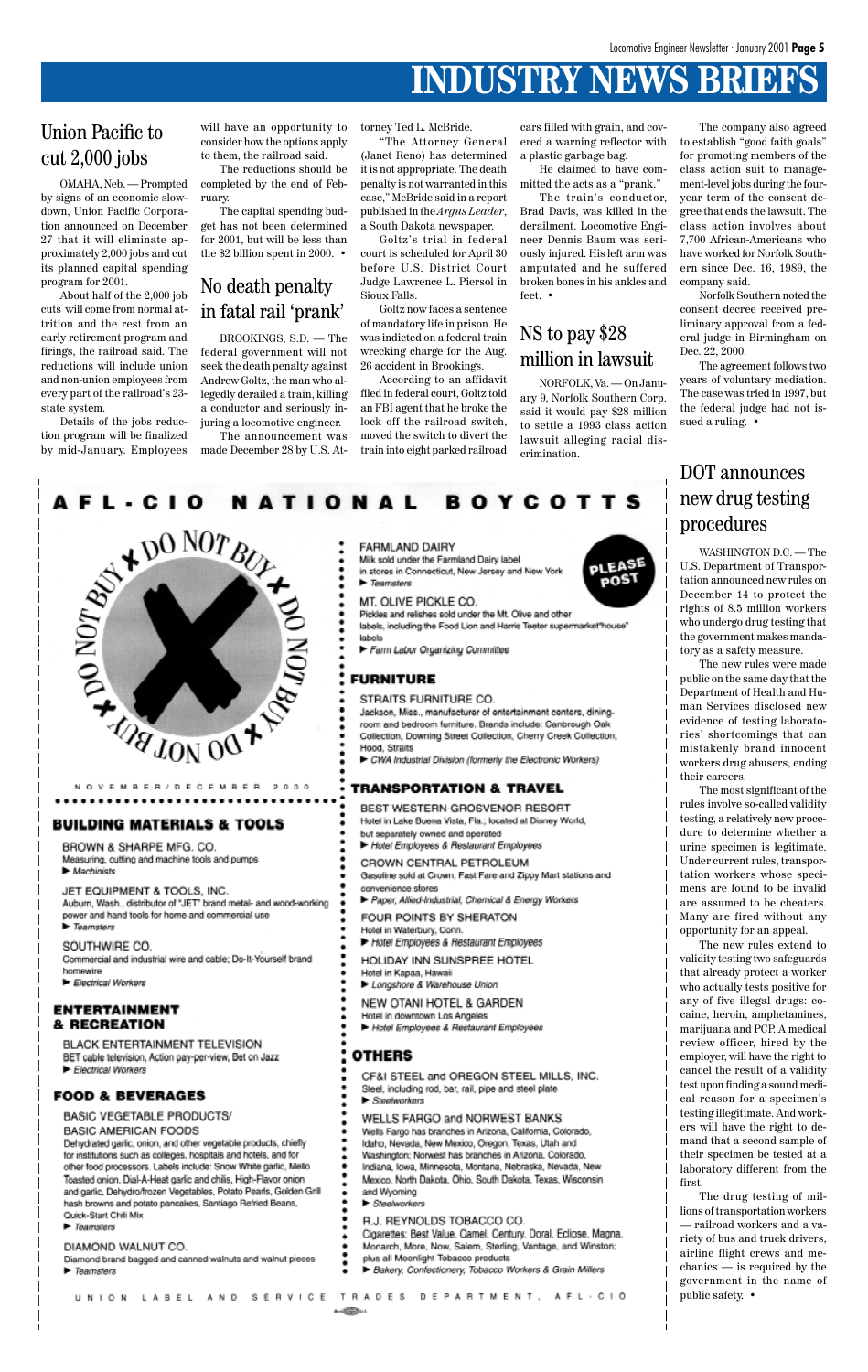**2001 Tier I Earnings Base and Tax Rate** \$80,400 — Annual Maximum 6.20% — Employee & Employer Tax Rate \$4,984.80 — Maximum Employee & Employer Tax

**2001 Tier II Earnings Base and Tax Rate** \$59,700 — Annual Maximum 4.90% — Employee Tax Rate \$2,925.30 — Maximum Employee Tax Rate 16.10% — Employer Tax Rate \$9,611.70 — Maximum Employer Tax

**2001 Medicare Hospital Insurance Earnings Base and Tax Rate** Annual Maximum — No Limit 1.45% — Employee & Employer Tax Rate

**RUIA Daily Benefit Rate** For Benefit Year 2001 (Beginning July 1, 2001)  $- $50$ 

**Total Tier I, Tier II & Medicare Hospital Insurance Maximum Tax** Employees — \$9,075.90 Employers — \$15,762.30 *(Additional taxes are 1.45% of earnings in excess of \$80,400)*

**Cost-Of-Living Increase, December 2000** Tier I —  $3.5\%$ Tier II —  $1.1\%$ 

**Amount Needed For Quarter of SSA Coverage** \$830.00 in 2001 (Up to 4)

**2001 Employer RUIA Tax Rate** 2.15% — 12% on First \$1,050 Per Month

**Employee RUIA 2000 Qualifying Earnings** \$2,512.50 — For Benefit Year 2001 (Beginning July 1, 2001)

**Work Deduction Exempt Amounts** Age 65 (for months prior to age 65 in the calendar year): Annual — \$25,000; Monthly — \$2,083 (\$1 Deduction for Each \$3 of Excess Earn-

If enacted into law by the  $107<sup>th</sup> Congress$ , the bill would reduce the vesting requirement under the Railroad Retirement system from 10 years to five, eliminate the actuarial reduction for those who retire prior

ings)

Under Age 65: Annual — \$10,680; Monthly — \$890 (\$1 Deduction for Each \$2 of Excess Earnings)

#### Highest Possible RRA Maximum — 2001 \$4,550.00

**Basic Medicare Premium** \$50.00

# Railroad Retirement Board reminders for 2001

After carefully reviewing the language contained in H.R. 180, the Brotherhood of Locomotive Engineers announced on January 11 that it is supporting the Railroad Retirement and Survivors' Improvement Act of 2001.

The language in the bill, for the most part, is the same as H.R. 4844, which was introduced in the House of Representatives last year. H.R. 4844 passed the House by a huge bipartisan majority (391-25) and had 83 Senate co-sponsors; however, it was killed by three ultra-conservative Senators.

# **Railroad Retirement legislation reintroduced**

*Breaking News!*

to age 62, increase surviving spouses' annuities, and eliminate the Railroad Retirement maximum.

H.R. 180 was introduced in the House by Bud Shuster (R-PA), who earlier this month announced he would retire from public office on January 31.

Regardless of the fact that there are minor differences in wording between H.R. 180 and H.R. 4844, the BLE has agreed to support the bill because the intent of the legislation has not changed.

The entire text of H.R. 180 is available on the BLE website at:

<http://www.ble.org/pr/news/shuster\_4844.pdf>.

For the latest information and breaking news on this legislation, please stay tuned to the BLE website at www.ble.org. •

According to preliminary reports, a member of BLE Division 255 (Steubenville, Ohio) was killed the morning of January 11 near South Fork, Pa.

It is believed that the Norfolk Southern locomotive engineer, D.E. Nichols Jr., stopped to inspect his train for flat spots and was hit by a train on an adjacent track while traveling between Conway and Harrisburg, Pa.

Nichols, 52, joined BLE Division 255 in 1971 and was a resident of Richmond, Ohio. He leaves behind a son and his father.

Nichols is the 22nd BLE member killed in the line of duty since 1996 and the first in 2001.

# IN THE LINE OF DUTY **D.E. Nichols Jr.**

Members of the combined General Committee of Adjustment of the Delaware & Hudson Railway and the Springfield Terminal Railway recently convened their quadrennial meeting in Albany, N.Y. Re-elected to office were: General Chairman Michael D. Twombly; 1st Vice General Chairman Kenneth Kertesz (Delaware & Hudson); 2nd Vice General Chairman John Brown (Springfield Terminal); and Secretary-Treasurer Bruce Cushing (D&H and ST).

Seated, from left: 2nd Vice Chairman Brown; 1st Vice Chairman Kertesz; General Chairman Twombly; BLE International Vice-President Ed Rodzwicz; and Secretary-Treasurer Bruce Cushing. Standing from left: Division 311 Local Chairman Stephen Vaughan; Division 191 Local Chairman David Grimm; Division 87 Local Chairman Paul Bolton; and Division 220 Local Chairman Scott Carney. •

# Springfield Terminal/Delaware & Hudson GCofA

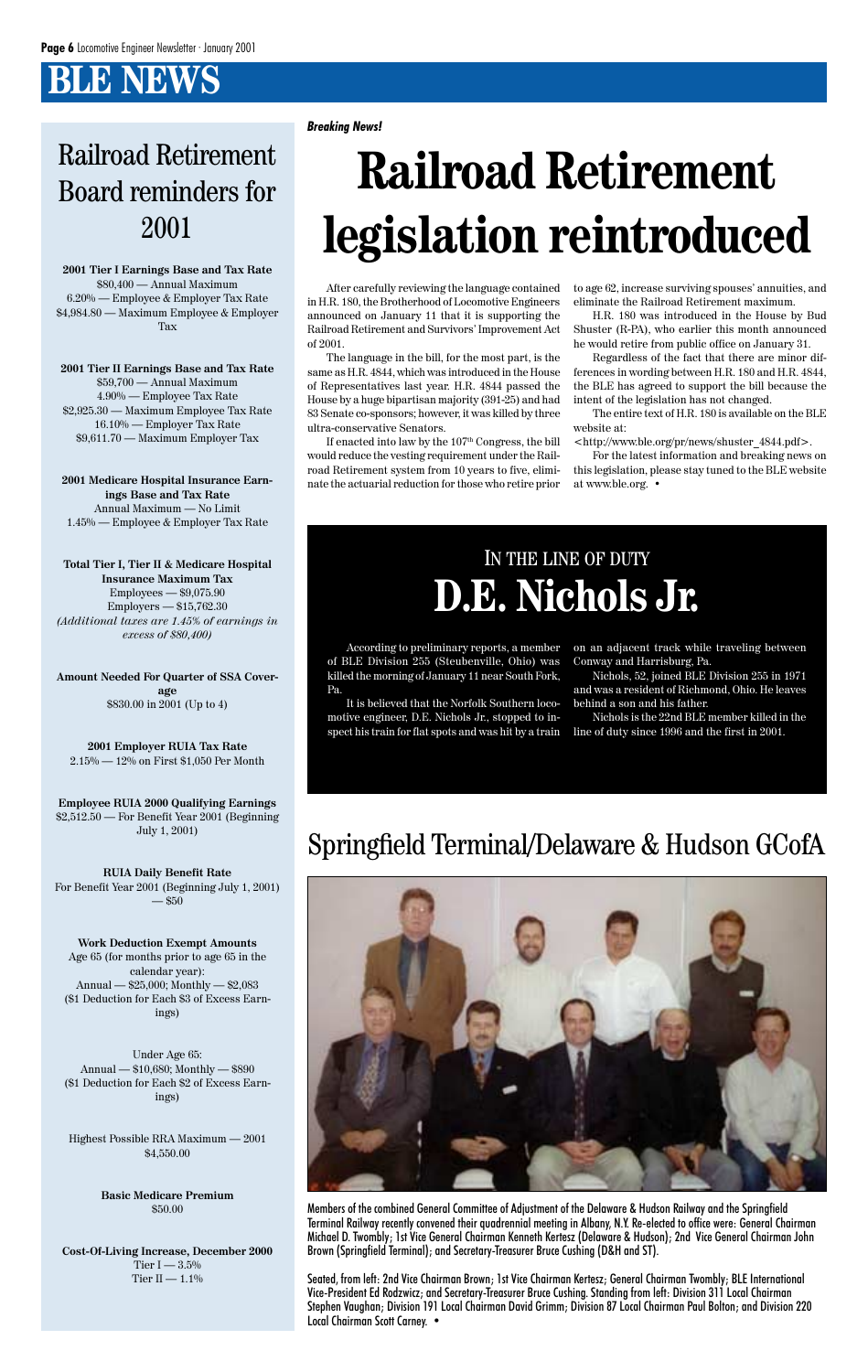owning approximately 200 miles of track in Missouri and Illinois. The engineers' seniority roster consists of 46 BLE-represented employees. The switchmen's seniority roster consists of 160 names with 118 employees in active service represented by the UTU. Forty-one of the 46 employees listed on the engineers' seniority roster are also listed on the switchmen's seniority roster.

In his dissent, DuBester talked at length about the Union Pacific case (see related story on Page 1) and the labor panel's ruling in favor of the BLE.

"Many of the essential considerations that are before the Board in this case were placed before the panel and Board in the Union Pacific case," DuBester said. "For that reason, this dissent is, in essence, an affirmation of that prior Board order adopting the panel's determination."

He added, "Similar to Union Pacific, the engineers at TRRA have constituted a separate craft or class, and have been represented as such for collective bargaining purposes since 1889. Against this background, the critical inquiry here is whether there is an adequate basis to depart from this traditional craft or class by finding that this craft or class no longer retains its distinctive attributes. In my view, those circumstances do not exist."

DuBester knocked down the notion that the TRRA and the Florida East Coast Railroad (FEC), which has a craft and class of train and engine service employee, are similar situations. "Unlike FEC," DuBester said, "there is no evidence in this case that TRRA's engineers, trainmen, and conductors are

"Moreover," DuBester said, "the NMB's role in determining craft or class should not be confused with the responsibilities and decisions of autonomous labor organizations."

extensively interchanged and materially cross-utilized."

DuBester pointed out obvious distinctions between the operating crafts on the TRRA which the majority conveniently overlooked, including the fact that locomotive engineers must be certified and licensed to do their jobs by the Federal Railroad Administration.

In defending the distinction between the operating crafts on the TRRA, DuBester said, "While the work and working conditions of engineers, conductors, and trainmen is interrelated to some degree, their primary job functions are not substantially similar. As the majority acknowledges, the primary function distinguishing engineers

from trainmen 'is that engineers operate locomotive units using train handling skills that assure on-time/on-plan movement, fuel efficiency, rule compliance, derailment prevention, and safety.' This is not inconsequential. It is why engineers today require a Federal certification and why trainmen and conductors are treated differently under Federal Railroad Administration Certification regulations.

"The evidence and circumstances here do not demonstrate that the engineers' distinctive core duties have been altered so as to justify a departure from the longstanding, traditional craft or class," DuBester said. "If future evolution in the railroad industry eliminates the distinctive core functions of operating employees, then this craft or class issue could be properly reevaluated.

In its petition for reconsideration, the BLE cited a 90-day test period in which — out of  $1,957$  assignments only 19 locomotive engineer assign-

ments were performed by train service employees. The BLE also cited the fact that of 4,227 train service assignments, only 26 were performed by engineers. The BLE questioned how the NMB could use such "fuzzy math" to rule that "over 1/3" of the engineers

worked both as engineers and switchmen during the 90-day test period.

"That is, by no stretch, the significant material cross-utilization which is the unconditional prerequisite for combining the two separate crafts," the BLE stated in its petition. "For that reason alone the Board was duty bound by its own long line of consistent decisions to dismiss UTU's instant application."

The BLE also argued that the NMB majority "closed its eyes" to a myriad of long-standing decisions regarding craft structure and substituted "an alternate series of criteria which it ultimately applied, purporting to justify creating a combined engine and train service craft or class."

Further, the BLE argued that while

the NMB claims to have made the TRRA ruling in an effort to "promote stable collective bargaining and the peaceful resolution of disputes," it will only succeed in creating chaos and instability if the TRRA ruling is allowed to stand.

"Indeed, any knowledgeable observer of the (rail) industry would understand that, if anything, instability and chaos would likely result from upsetting the historical pattern of the separate representation of engineers."

The BLE blasted the NMB majority's reasoning that the crafts should be combined because they "share a community of interest," accusing the NMB of downplaying differences in core duties and emphasizing a "smattering of mundane similarities in the incidental aspects of the job functions."

"The majority's determination to paint a distorted picture by emphasizing the 'similarities' of the clearly distinctive jobs is incredible at best and disingenuous at worst," the BLE petition states. "Indeed, the 'logic' of the majority's position also would mean that pilots and flight attendants have similar job functions and duties because, although only pilots operate the aircraft, both classes of employees inspect equipment, work on airplanes, share similar work schedules, communicate with passengers, and practice safe work habits. At bottom, the manner in which the majority has diminished the importance of and the uniqueness of the engineer's functions plainly appears explicable only as a result driven initiative: to end the separation of two decidedly different crafts."

A complete copy of the BLE's petition for reconsideration, as well as the NMB's TRRA ruling, are both available at www.ble.org. •

# **BLE appeals bitter NMB split decision to destroy operating crafts at Terminal RR**

#### TRRA

Continued from Page 1

**"The majority's determination to paint a distorted picture by emphasizing the 'similarities' of the clearly distinctive jobs is incredible at best and disingenuous at worst."**

— BLE petition for reconsideration

Special health care and compensation benefits are available to the 2.6 million men and women who served in Vietnam between 1964 and 1975, the Department of Veterans Affairs announced in a recent public service message.

Those discharged during that period, regardless of where they served, are the largest group of veterans receiving VA health care and monthly disability compensation. Yet, a relatively small percentage of their service-connected disability claims are for illnesses scientists have listed as being associated with Agent Orange.

The Department of Veterans Affairs is concerned Vietnam veterans may regard a disease associated with the aging process (such as prostate cancer), or just another illness, rather than the result of their military service in Southeast Asia. The VA wants these Vietnam veterans to know that they may be eligible for compensation and health care for certain diseases associated with Agent Orange, the defoliant sprayed to unmask enemy hiding places in the jungles throughout Vietnam.

VA presumes that all military personnel who served in Vietnam were exposed to Agent Orange, and VA benefit law presumes that certain illnesses are a result of that exposure. This presumptive policy simplifies the process of claiming compensation for these diseases since VA forgoes the normal requirements of proving that an illness began or was worsened during military service.

Based on clinical research, the following diseases are on VA's Agent Orange list of presumptive disabilities: chloracne, Hodgkin's disease, multiple myeloma, non-Hodgkin's lymphoma, porphyria cutanea tarda, respiratory cancers (lung, bronchus, larnyx and trachea), soft-tissue sarcoma, acute and subacute peripheral neuropathy and prostate cancer. In addition, monetary benefits, health care and vocational rehabilitation services are provided to Vietnam veterans' children with spina bifida, a congenital birth defect of the spine.

Veterans who served in Vietnam during the war also are eligible for a complete physical examination. If a VA physician suspects a disease might be related to Agent Orange, VA will provide free medical care. Those who participate in the examination program become part of an Agent Orange Registry and receive periodic mailings from VA about the latest Agent Orange studies and new diseases being compensated under VA policies.

Vietnam veterans and their families can contact VA for more information about these benefits. For the Agent Orange registry physical examination, call a local VA hospital or clinic listed in the government pages of your phone book. To file a compensation claim for a current disability related to Agent Orange, veterans can call (800) 827-1000 for an application for or visit VA's Website at:

http://vabenefits.vba.va.gov.

(BLE Editor's Note: This public service announcement was provided by the U.S. Department of Veterans Affairs, Office of Public Affairs, Washington DC 20420.) •

# Vietnam vets eligible for assistance with Agent Orange-related illnesses

#### *Public Service Announcement*